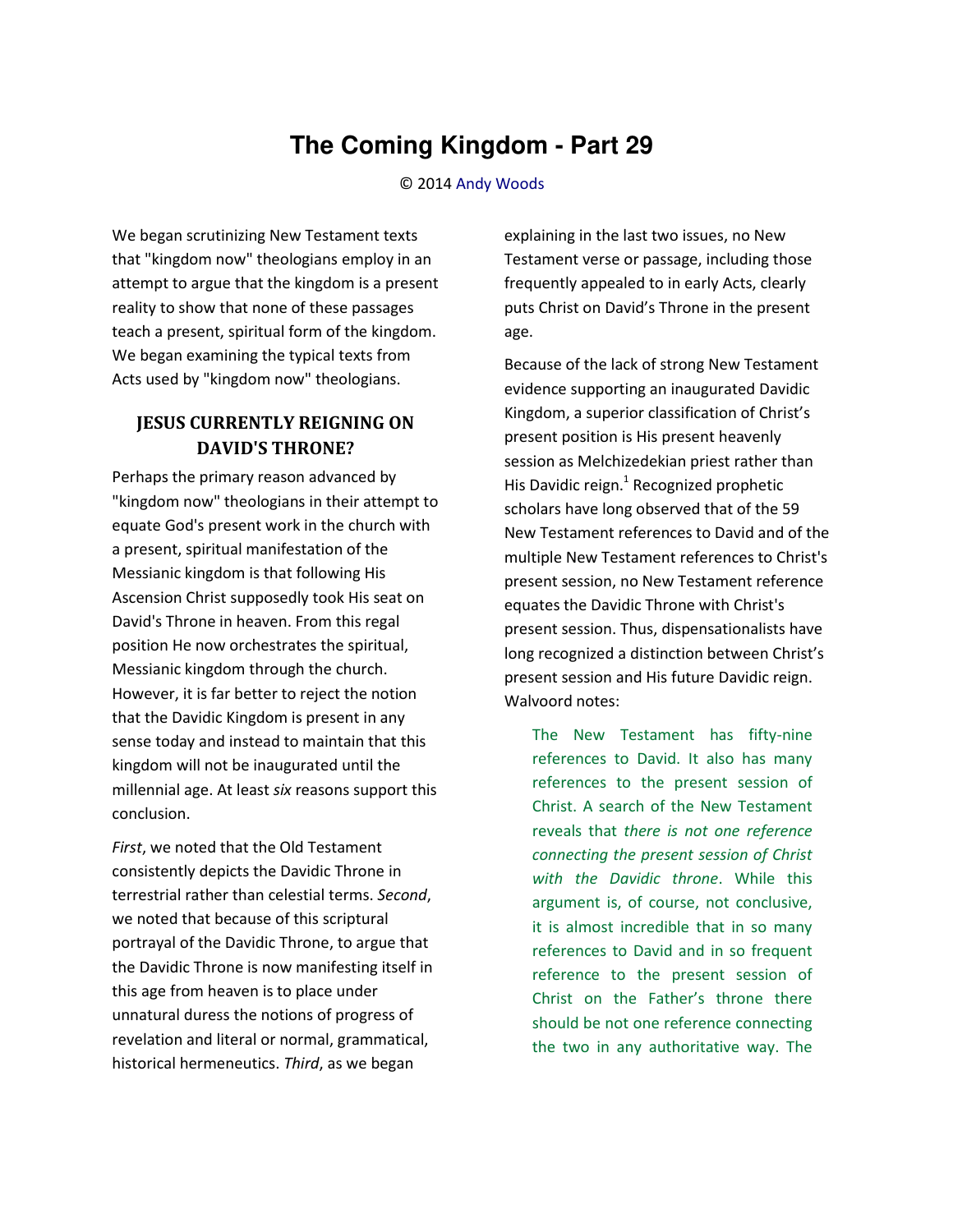New Testament is totally lacking in positive teaching that the throne of the Father in heaven is to be identified with the Davidic throne. The inference is plain that Christ is seated on the Father's throne, but that this is not at all the same as being seated on the throne of David. $2$ 

*Fourth*, the prophet Daniel made it clear that the Davidic, Messianic kingdom could not come until the kingdoms of man had run their course (Dan. 2; 7). During the kingdoms of man, Daniel predicted that Israel would be trampled down by various Gentile powers. These powers include Babylon, Medo-Persia, Greece, Rome as well as the future revived Roman Empire of the Antichrist. Only after the final kingdom of man (the revived Roman Empire of the Antichrist) will have been deposed by Christ, would the Davidic kingdom then be established on earth (Dan. 2:34-35; 43-45; 7:23-27). Unfortunately, kingdom now theologians ignore this chronology by arguing for a present, spiritual form of the kingdom despite the fact that the kingdoms of man have not yet run their course, the Antichrist and His kingdom have not yet been overthrown, and the Second Advent has not yet occurred. Far from God's Kingdom being established in the present, it is actually the kingdom of the Antichrist that is seemingly on the rise.

Kingdom now theologians contend that the smiting stone that crushes the final empires of man (Dan. 2:34-35, 44-45) represents a spiritual kingdom that supposedly was established by Christ at His First Advent. However, such a view is inadequate because

the kingdom now view interprets the early part of Nebuchadnezzar's dream one way while the latter part of the statue is interpreted another way. In other words, this view inconsistently calls for interpreting the previous empires in Nebuchadnezzar's vision, as represented by the body parts of the statue (Babylon, Medo-Persia, Greece, and Rome), in literal and geo-political terms. If the body parts of the statue all represented physical, Gentile empires and actual land, why should not the smiting stone also be interpreted in physical terms similarly featuring actual real estate (Gen. 15:18-21)? The kingdom now view simultaneously interprets the smiting stone, or the last empire in the same dream, in strictly spiritual terms. Also, theologian J. Dwight Pentecost gives six reasons as to why the smiting stone that crushes the final kingdom of the Times of the Gentiles could not have been satisfied at Christ's first coming.<sup>3</sup>

Amillennialists hold that this kingdom was established by Christ at His *First* Advent and that now the church is that kingdom. They argue that: (a) Christianity, like the growing mountain, began to grow and spread geographically and is still doing so; (b) Christ came in the days of the Roman Empire; (c) the Roman Empire fell into the hands of 10 kingdoms (10 toes); (d) Christ is the chief Cornerstone (Eph. 2:20). Premillenarians, however, hold that the kingdom to be established by Christ on earth is yet future. At least six points favor that view: (1) The stone will become a mountain suddenly, not gradually. Christianity did not suddenly fill "the whole earth" (Dan. 2:35) at Christ's First Advent. (2) Though Christ came in the days of the Roman Empire, He did not destroy it. (3)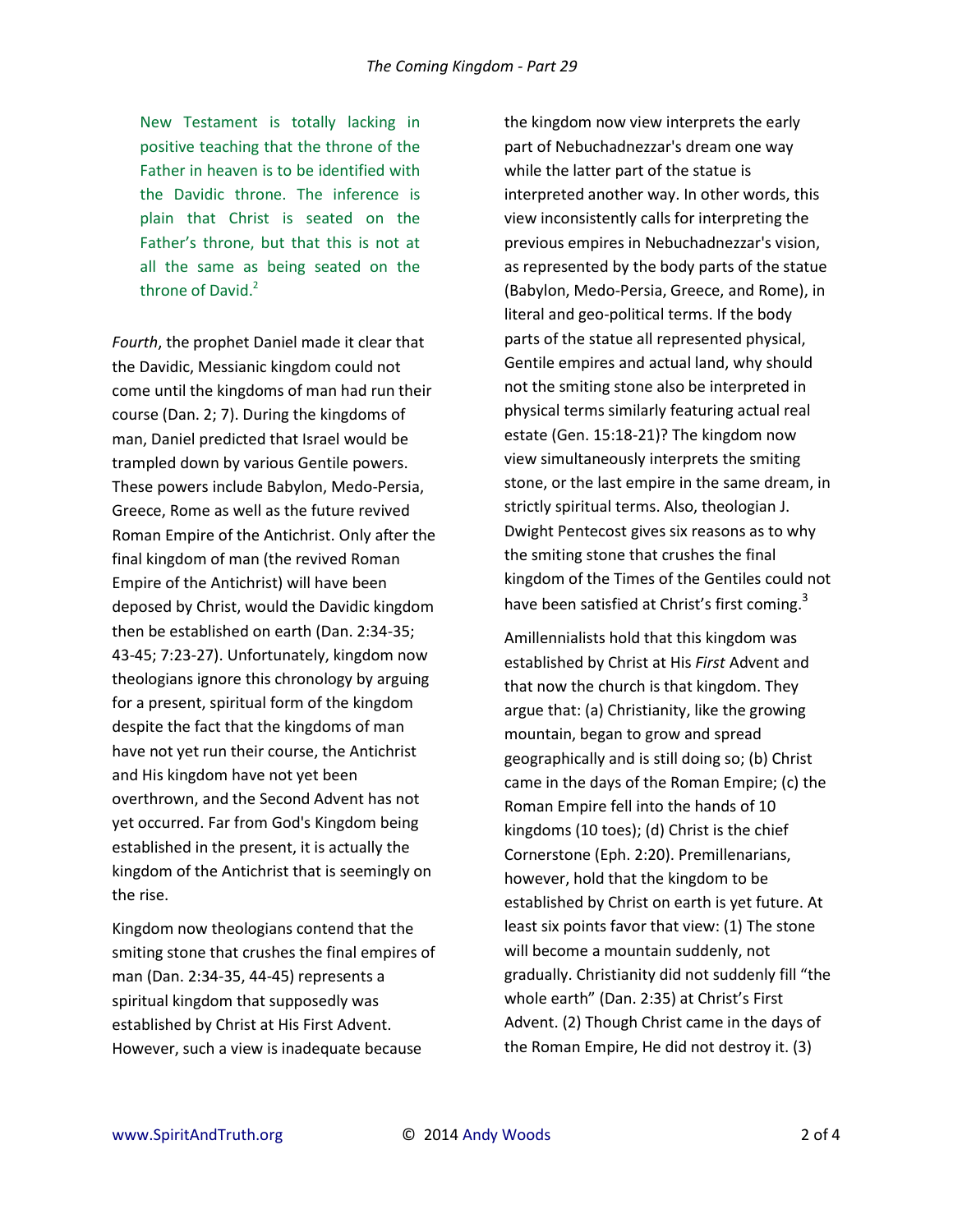During Christ's time on earth the Roman Empire did not have 10 kings at once. Yet Nebuchadnezzar's statue suggests that when Christ comes to establish His kingdom, 10 rulers will be in existence and will be destroyed by Him. (4) Though Christ is now the chief Cornerstone to the church (Eph. 2:20) and "a stone that causes [unbelievers] to stumble" (1 Peter 2:8), He is not yet a smiting Stone as He will be when He comes again. (5) The Stone (Messiah) will crush and end all the kingdoms of the world. But the church has not and will not conquer the world's kingdoms. (6) The church is not a kingdom with a political realm, but the future Millennium will be. Thus Nebuchadnezzar's dream clearly teaches premillennialism, that Christ will return to earth to establish His rule on the earth, thereby subduing all nations. The church is not that kingdom.

Fifth, because the church is an unrevealed mystery to the Old Testament writers (Eph 3:9), it is wholly unrelated to the Davidic Covenant and Kingdom. Ryrie presents a word study from both the biblical and extra-biblical material and thus concludes "...that the mystery of the equality of Jews and Gentiles in the one body of Christ was unknown and unrevealed in the Old Testament."<sup>4</sup> Thus, unless overtly stated in the New Testament, the church cannot be connected to an Old Testament concept if the church was unrevealed at the time the concept was given.

Sixth, because the church represents a parenthesis or an intercalation in God's dealing with national Israel and because the Davidic Covenant pertains to national Israel. the church is unrelated to the Davidic Covenant. Kingdom now theology rejects

viewing the church as a parenthesis instead opting to understand it as part of a unifying kingdom theme found throughout Scripture. Yet a parenthesis is the best conceptual tool for understanding God's purposes for the Church Age. The first 69 weeks of Daniel's prophecy of the 70 Weeks (Dan. 9:24-27) represent God's past program for national Israel while the 70<sup>th</sup> week represents God's future program for national Israel. The Church Age transpires in the interlude between the 69th and 70th weeks.<sup>5</sup> Thus, the church represents a unique spiritual organism where Jew and Gentile experience equal status (Eph. 2:11-22) in between God's past and future program for national Israel. This interlude is best captured through the conceptual tool of a parenthesis. In sum, because God's present work through the church can best be described as a parenthesis or interlude between God's past work with Israel (the first 69 weeks of Daniel's prophecy) and God's future work with Israel (the 70th week of Daniel's prophecy), and because the Davidic Covenant and kingdom specifically concerns Israel rather than the church, the Davidic Covenant and Kingdom could not be fulfilled now in any sense during the present Church Age.

It is for these preceding six reasons that the Dispensational tradition has never confused Christ's present session with the Davidic kingdom. The only exception to this rule is the modern advent of Progressive Dispensationalism, which maintains that the Davidic Kingdom is present in spiritual form as Jesus now reigns from David's Throne from heaven over the church. While still holding to a future or "not yet" earthly reign of Christ